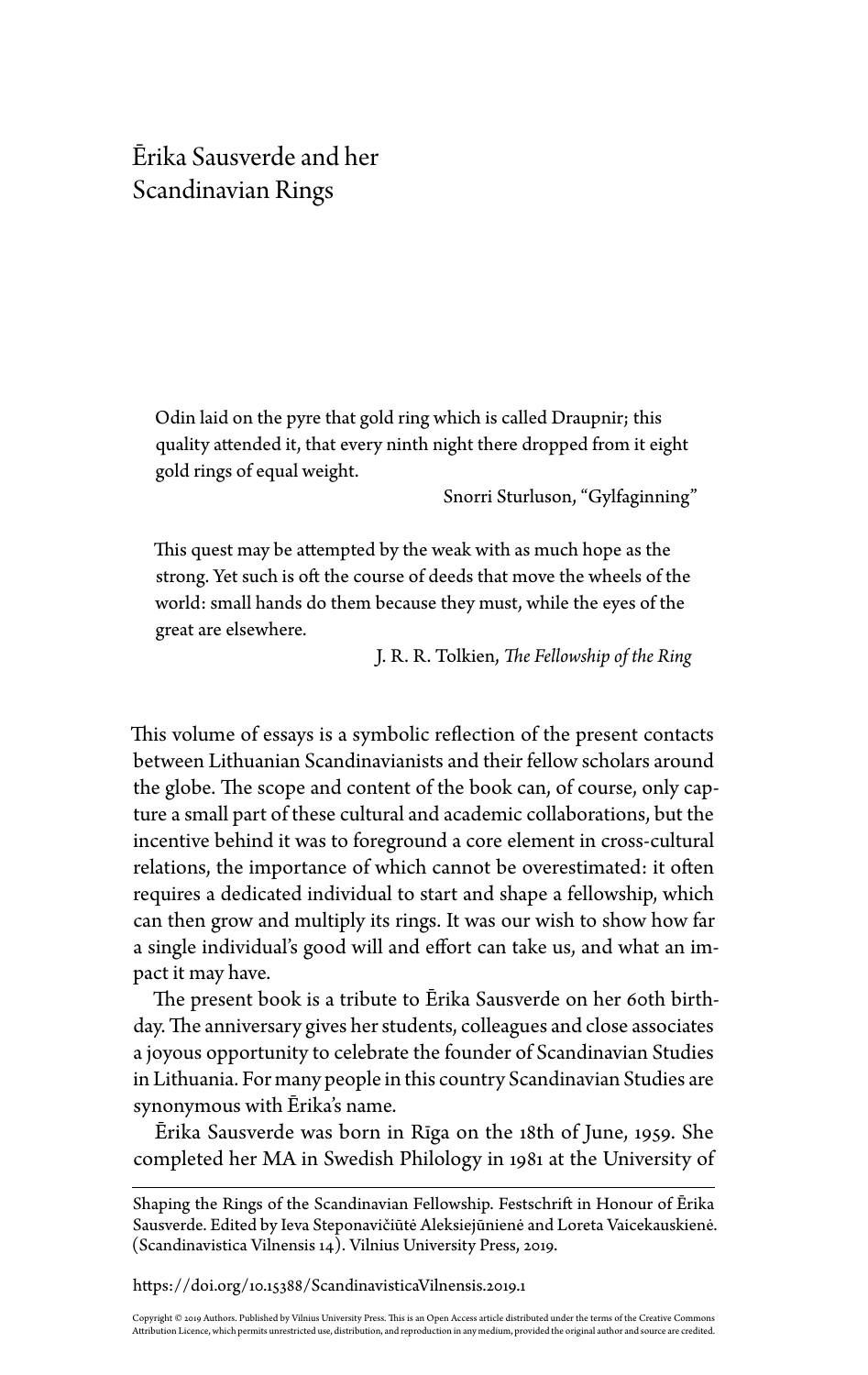Leningrad (now St. Petersburg), and then received her PhD in 1987 from the Institute of Linguistics of the Russian Academy of Sciences (Leningrad Division) with the thesis "Seaside landscape vocabulary in Germanic languages". She began teaching at Vilnius University in late 1986, first at the Department of Classical Philology and later at the Department of Baltic Studies. Right after Lithuania regained its independence, Ērika founded the Department of Scandinavian Studies (now the Centre for Scandinavian Studies), drawing on her incredible enthusiasm, charisma and professional contacts. Although there had been some Scandinavian courses taught before, for the first time in the history of Vilnius University a systematic and comprehensive study programme in the field was offered. Here is how Ērika herself described her feelings, when she, just 27 years old, was setting the ground for what was to become the Centre for Scandinavian Studies:

I came to Vilnius and put small Swedish flags on the desks in various departments, thus announcing a course in the Swedish language. On arrival my 'baggage' was far from heavy – just one Russian textbook on Swedish, coupled with a doctorate from St. Petersburg (then Leningrad) and topped by a desire to change the world. […] But things went on smoothly; the world changed too, and in 1991 the Department of Scandinavian Studies was established.<sup>1</sup>

Right from the start Ērika took the direction towards close and intense collaboration with Scandinavianist institutions and scholars worldwide which by now has developed into numerous networks and projects in most diverse areas of Scandinavian studies. Already back then, during the exiting but also somewhat chaotic times of political and social transition, she took great care that her students should receive instruction of the highest quality. Ērika managed to organise classes and courses on old and modern Scandinavian literature, runology, the grammar, lexicon and history of Scandinavian languages and much more – all read by well-known experts in these subjects from various countries. In Ērika's own words:

1 "20 years of Scandinavian studies at Vilnius University − feast, play and puzzles." In Ērika Sausverde & Ieva Steponavičiūtė (Eds). *Fun and Puzzles in Modern Scandinavian Studies*, Vilnius: Vilnius University (*Scandinavistica Vilnensis*, 9), 2014, 9; republished in Taikomoji kalbotyra, 2015, 7, retrieved from https://taikomojikalbotyra.lt/ojs/index.php/taikomoji-kalbotyra/article/view/72/65.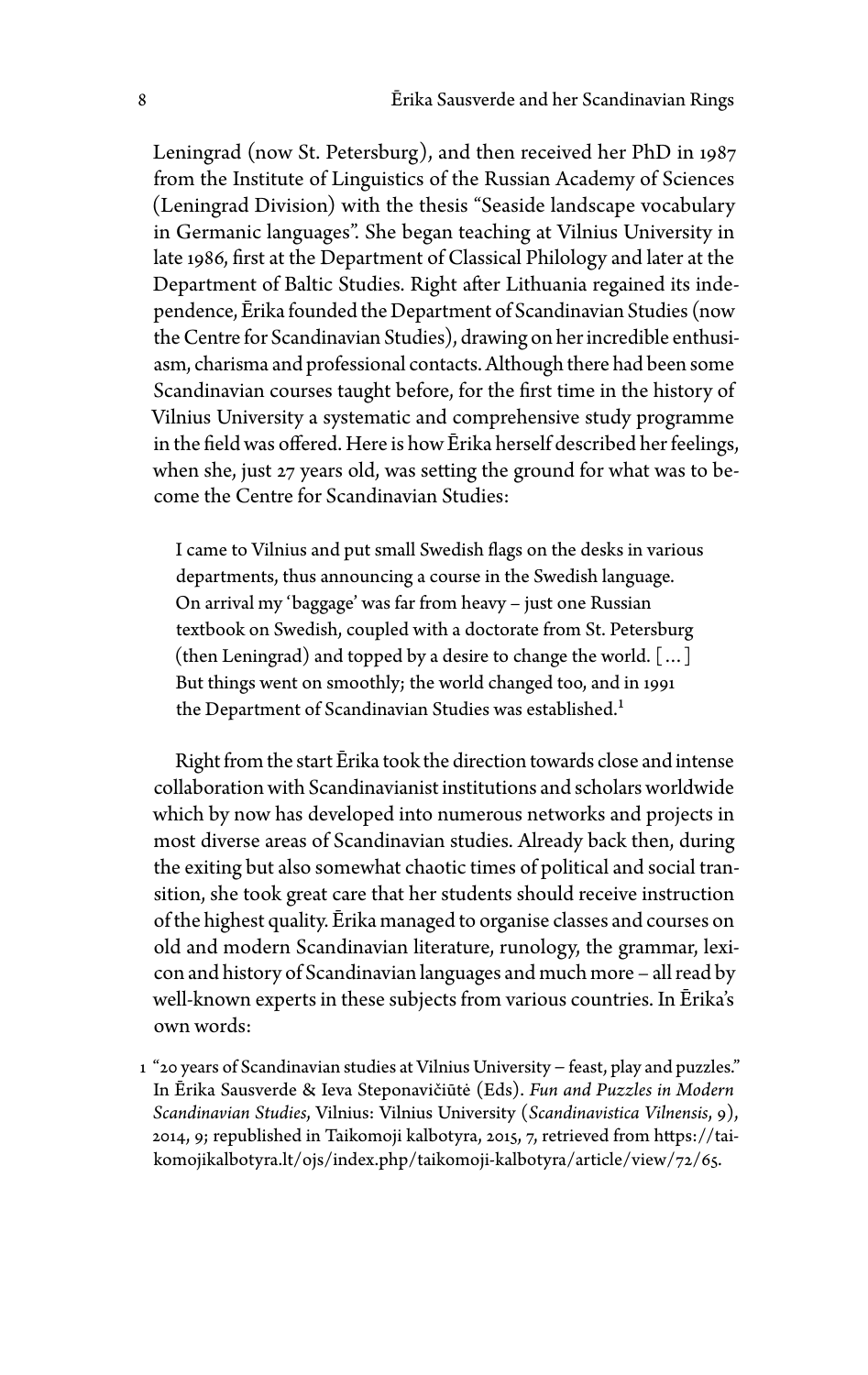The lack of local academic staff turned out to be an academic luxury for the first students of the Scandinavian Department. […] One can claim that the seeds sowed by these […] extraordinary specialists have yielded a remarkable harvest. The first international conference of teachers and students *Scandinavistica Vilnensis*, which was held in 1994 and brought together students and professors from Estonia, Finland, Denmark, Germany, Iceland, Latvia, Norway, Russia, Poland and Sweden, became an important milestone in the life of the young department. It was here that a number of Lithuanian students (some of them now teaching at Vilnius University) presented their research papers to an international audience for the first time.<sup>2</sup>

Scandinavian studies rapidly became (and remain still) one of the most popular programmes at Vilnius University. The Scandinavian environment and international networks that Ērika Sausverde has created in Vilnius, and the new ways of teaching and learning that came with them, have been decisive in shaping the lives and careers of many young people (including some of the authors in this book who are no longer young). The institution is now firmly established in the country as the centre of expertise in Scandinavian languages and culture, where field studies co-exist with comparative linguistic, literary and socio-cultural investigations. It is thanks to the Scandinavian centre that Lithuanian readers can enjoy Scandinavian literature, old and modern, in direct translation.

Ērika's style as the head of an academic unit has been quite exceptional. She has always had a focus on the Centre as a collective body; however she has never left any individual member out of sight. It speaks for itself that the first spontaneously chosen title for the present book was *Mennesket i centrum* 'the individual at the centre', one of the good old slogans of the Nordic welfare concept. The welcoming work and study environment that Ērika has created has few parallels in Lithuania or beyond. Those who have studied or worked at the Centre for Scandinavian Studies (and often also those who just visit it) instinctively develop a feeling of belonging and cherish long lasting bonds. Now this phenomenon of leadership has a ripple effect, as Ērika has been elected the Director of the recently established Institute for the Languages and Cultures of the Baltic, of which the Centre for Scandinavian Studies is now a part.

2 *Ibid.*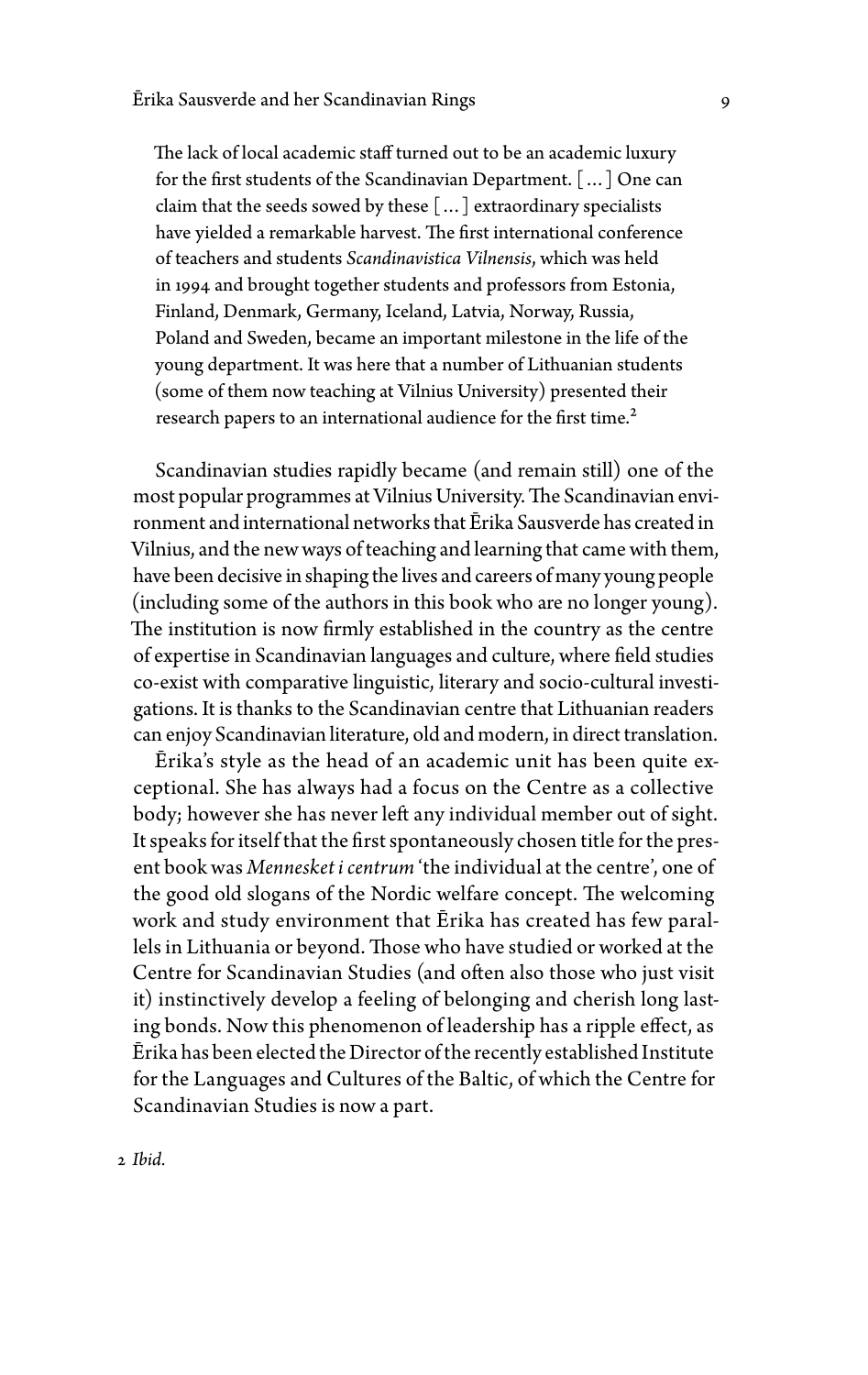Ērika's dedication has received a great deal of official acknowledgment. She is a recipient of both the Cross of the Knight of the Order for Merits to Lithuania and of the Norwegian Order of St. Olav. She has been awarded the prize of the Swedish Authors' Fund as well as a special prize of the Swedish Academy (twice!). The present Festschrift is a much less formal, however heartfelt sign of recognition – evidence of gratitude and esteem that students and colleagues have always felt for Ērika.

The papers in this Festschrift are written by scholars from different countries (Norway, Taiwan, USA, Russia, Latvia, Scotland, Sweden, Denmark and Lithuania) and from different fields of Scandinavian studies, or areas closely related to them. All contributors have in some way been involved with Ērika. Some are her long-term colleagues, while others have joined the Centre for Scandinavian Studies more recently. A few are her former professors, and a few have been her students. Finally, some have become her close associates through joint academic and teaching undertakings.

This book covers a broad range of topics.

Almost half of the contributions deal with Old Norse literature from various perspectives. In the first part of the book, Icelandic literary material from a later period is explored in the article by Matthew Driscoll, whose first encounter with Ērika was in Iceland, where he was her teacher of Icelandic at around the same time as Scandinavian Studies were being established in Vilnius. His contribution to this volume, "Herdís & Ólína: The poetry of everyday life", seeks to bring scholarly justice to the fine but largely forgotten poetry of the twin sisters Herdís Andrésdóttir and Ólína Andrésdóttir, who achieved a modicum of success in the early part of the last century.

In the paper "Problems in mythological reconstruction: Thor, Thrym, and the story of the hammer over the course of time", which in many ways results from the personal and academic friendship between the author and the Centre for Scandinavian Studies over the course of several decades, Aurelijus Vijūnas compares the Old Icelandic poem *Þrymskviða* with a number of later texts describing the story about the theft and retrieval of Thor's hammer. The author sets out to investigate the possibility of reconstructing an earlier, common Scandinavian version of this myth.

The same poem is discussed in the essay "Dreaming the hammer back: On the differential margin in the first Lithuanian translation of *Þrymskviða*" by Ieva Steponavičiūtė Aleksiejūnienė, who explicates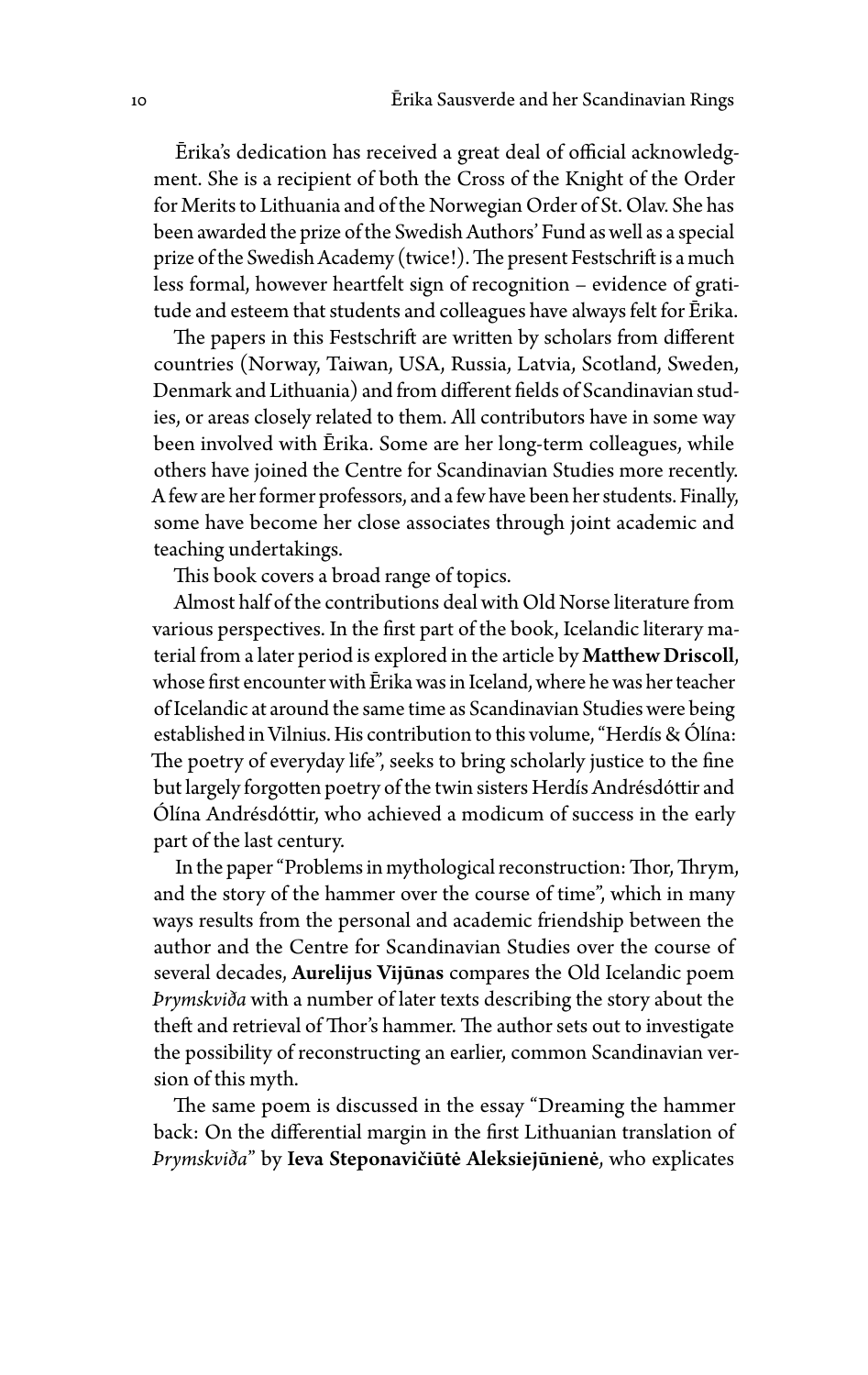the allegorical message of hope she finds inscribed in the translation of this poem by Teodoras Bieliackinas (1907–1947), Lithuania's first professional Scandinavianist who was an exile in Iceland. Bieliackinas's career was very short, and he never made it back home. One may however say that Ērika's fundamental role in the creation of a comprehensive programme of Scandinavian studies in Lithuania has indirectly fulfilled his life's aspiration: to bring Lithuania and Scandinavia closer to each other.

Ugnius Mikučionis, whose interest in Old Norse philology is to a large extent due to Ērika's introductory course in Germanic philology and the invited courses organised by Ērika from his student times, deals with the Old Norse narrative about Sigurðr's killing of Fáfnir according to the Prose Edda and the Saga of the Volsungs. In his paper "The hero and his values" he compares the two versions of the narrative and relates their structural differences to the differences in the set of values that the hero figure represents.

The second part of the book is opened by one of the leading translators of modern Icelandic and Old Norse literature into Lithuanian, Rasa Ruseckienė. Her paper "That rune will unlock time's labyrinth…" discusses Old Norse themes and motifs in the texts of the twentieth-century Orcadian poet George Mackay Brown. The contribution is also a sign of gratitude to Ērika, with whose support Rasa went to Iceland to study as a young graduate in Germanic Linguistics. Rasa has asked us to extend her special thanks to Ērika for her "friendship, enthusiasm and wonderful achievement, and for being able – like the amazing Ring of Brodgar in Orkney – to create a perfect circle of all-Nordic fellowship".

Reflections of cultural history in modern literature are dealt with in yet another paper, written in Swedish by Ivars Orehovs, "Den kulturoch litteraturhistoriska gestalten i den lettiska novellen 'Svētā Briģita' ('Heliga Birgitta') av Jānis Ezeriņš". Ivars Orehovs examines how the intertext of the Swedish St. Birgitta, a historical and mythological person, functions in a short story by the Latvian writer Jānis Ezeriņš. Being related to Ērika not only academically but also through their first language, Ivars wishes, in Latvian, Ērika's academic spark to be long-lived: "Allaž saglabāt un droši vadīt tālāk Ērikai raksturīgo radoši akadēmisko dzirksti!"

Through her institution-building efforts, and through her enthusiasm and social skills, Ērika Sausverde has become a bridge builder contributing to new chapters also to the history of "Swedology". Scandinavian studies as a project in cultivating fellowship and exchange among nations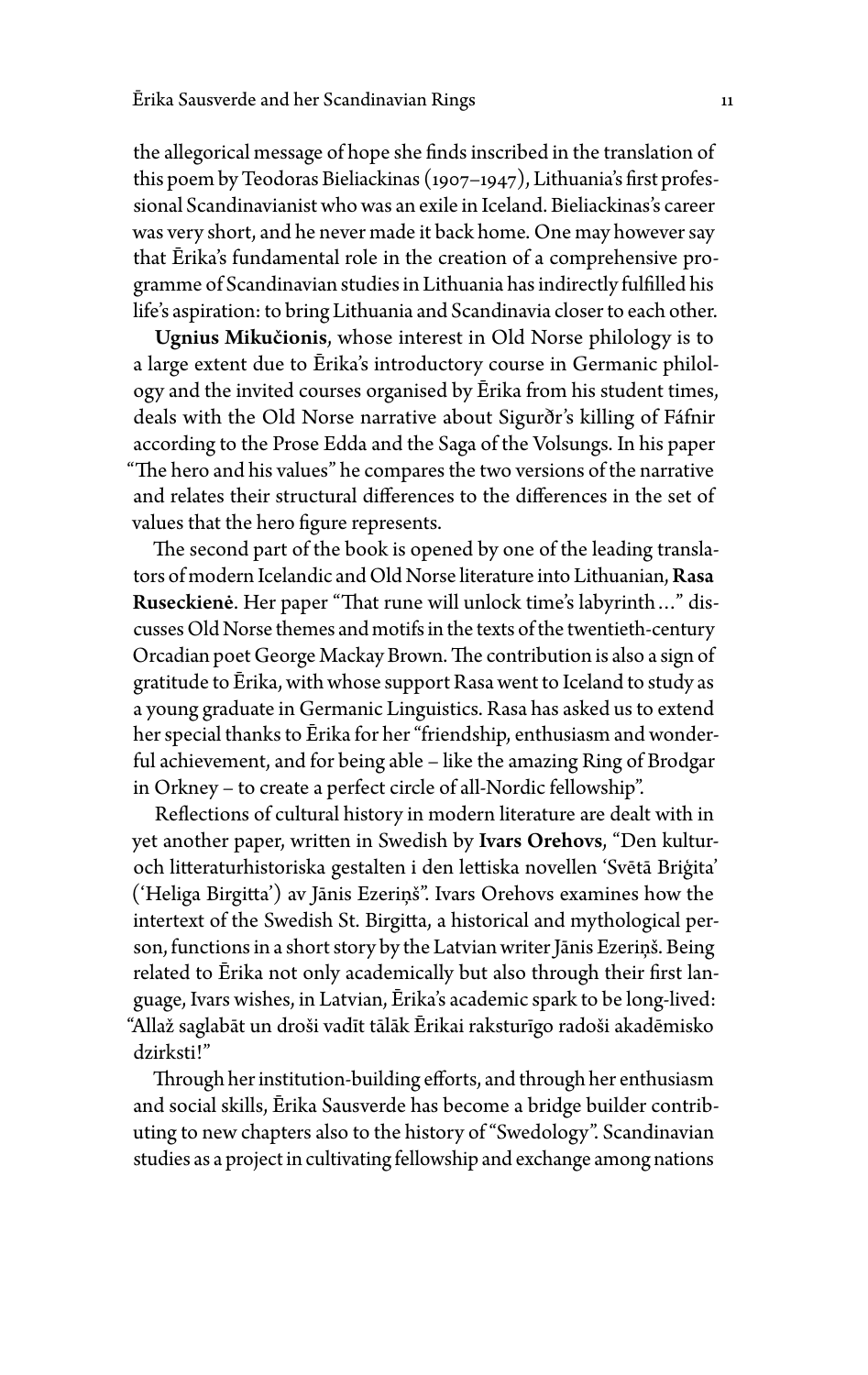and regions is touched upon from a historical vantage point by the intellectual historian David Östlund in his paper "Peaceableness as a weapon in wars of Swedology". It deals with the symbolic role that Sweden has played in the debates of other nations since the early 1930s. The paper shows how Sweden's profile as a peaceful nation – both in terms of its internal developments and its role in the world – has been deployed on distant battlegrounds by Sweden's friends and foes alike, the former claiming it to be an exemplar to follow and the latter using it as a warning example.

The second part of the book ends with another paper in Swedish, dedicated to Ērika by her longtime mentor, Professor Jurij Kusmenko. "Fornisländsk literatur, genetik och historisk demografi om samisk-nordiska tidiga kontakter" is an expanded version of the talk delivered by Kusmenko at the 25 year anniversary of the Centre for Scandinavian Studies. It explores representations of the Sámi in Old Icelandic literature and combines them with the genetic evidence to promote his claim about the spreading of Sámi genes in northern and central Scandinavia and the appearance of Sámi interference features in the North Germanic languages.

Cross-linguistic and typological perspectives are developed further in the third and final part of the book, which starts with a paper by Professor Anatoly Liberman "An etymological *dog kennel*, or *dog eat dog*". The author lauds serendipity which the paper explores and pays tribute to Ērika Sausverde with her talent for finding great things "accidentally" and putting them to use. The reader is then taken along to the etymological discovery of several idiomatic expressions in Icelandic and English that include Germanic *dog* –. *Doggies* have nothing to do with dogs.

The importance of being Ērika (if we may paraphrase Wilde's *The Importance of Being E(a)rnest*) is matched only by the manifold glorious implications, for us all, of having Ērika. Drawing on this inspiration, Axel Holvoet, Birutė Spraunienė and Asta Laugalienė in their paper "Some implications for Ērika: Implicatives in Danish, Finnish and Lithuanian" explore the so-called implicatives in grammar – a type of verb that carry implications as to the factual status of their propositional complements. The authors take a novel, cognitively oriented, approach and compare representations as well as development of implicatives in the three languages.

In the closing paper of the book Loreta Vaicekauskienė tests the ideas conceived by Danish scholars on the role of subjective factors